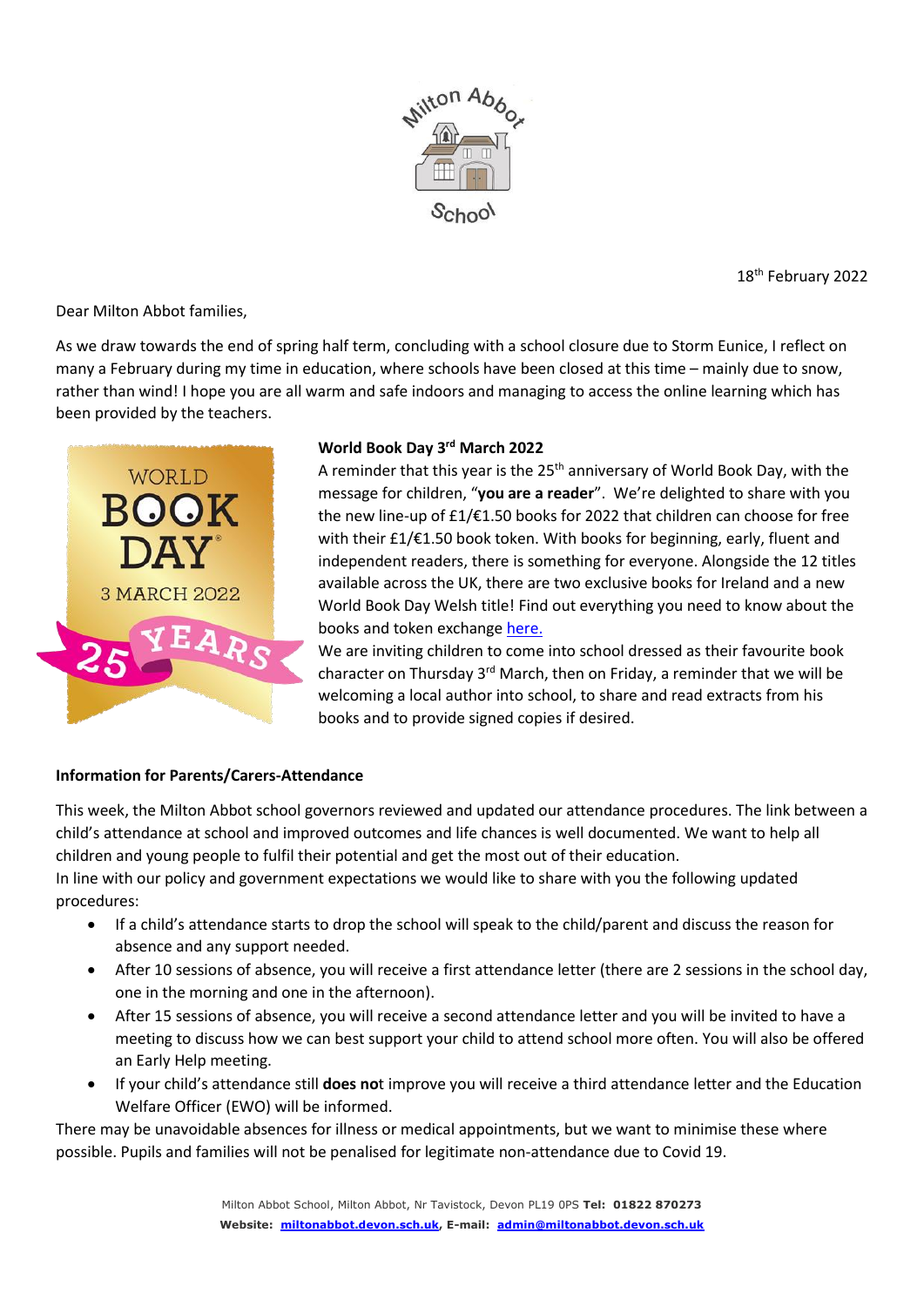No term time holidays will be authorised unless there are exceptional circumstances. Every day in school counts, even a small drop in attendance can lead to a child missing a significant part of their education.

Please do not hesitate to get in touch with school at any time if you have any queries around attendance expectations and procedures.





#### **Outdoor environment**

Having been lucky enough to spend time with the children and staff at Milton Abbot School over the last couple of weeks, I am still struck by the wonderful outdoor environment. This school and its children are truly blessed with the beauty, richness and variety within the grounds. This week, the playground has been enhanced further by the installation of the play structure. Whilst it is almost ready, we are awaiting the completion of the soft surface over half term which will then enable children to enjoy playing on it. We will be asking one of our pupil leader groups to undertake a 'risk assessment' i.e. safety-first guide to using the new installation.

#### **Information for parents of pupils aged 5 to 17 years old on the vaccination programme**

Vaccinations help to increase protection against COVID-19, which is particularly important for those with underlying health conditions. Being vaccinated minimises the need for children and young people to have time off from school or college and helps them to continue to carry out their hobbies, attend social events and live their lives to the full. Guidance on how to book [appointments](https://eur03.safelinks.protection.outlook.com/?url=https%3A%2F%2Fwww.nhs.uk%2Fconditions%2Fcoronavirus-covid-19%2Fcoronavirus-vaccination%2Fbook-coronavirus-vaccination%2F%3Futm_source%3D16%2520February%25202022%2520C19%26utm_medium%3DDaily%2520Email%2520C19%26utm_campaign%3DDfE%2520C19&data=04%7C01%7Ceunderwood%40dmatschools.org.uk%7C4f60235559594642dfaf08d9f1354130%7C3b076d9078b24abd9e05c20f26289c46%7C0%7C0%7C637806033890624726%7CUnknown%7CTWFpbGZsb3d8eyJWIjoiMC4wLjAwMDAiLCJQIjoiV2luMzIiLCJBTiI6Ik1haWwiLCJXVCI6Mn0%3D%7C3000&sdata=T8%2F85SVYAlrKz5IwhrenrQC9A0sjAjZjdeZkp%2BLpoyo%3D&reserved=0) for children aged 12 years and over is available on the NHS website. Further information on the vaccination of high risk children aged 5 to 11 years old is available in the guide for [parents](https://eur03.safelinks.protection.outlook.com/?url=https%3A%2F%2Fwww.gov.uk%2Fgovernment%2Fpublications%2Fcovid-19-vaccination-resources-for-children-aged-5-to-11-years%2Fa-guide-for-parents-of-children-aged-5-to-11-years-of-age-at-high-risk%3Futm_source%3D16%2520February%25202022%2520C19%26utm_medium%3DDaily%2520Email%2520C19%26utm_campaign%3DDfE%2520C19%23how-to-book-your-appointment%2F&data=04%7C01%7Ceunderwood%40dmatschools.org.uk%7C4f60235559594642dfaf08d9f1354130%7C3b076d9078b24abd9e05c20f26289c46%7C0%7C0%7C637806033890624726%7CUnknown%7CTWFpbGZsb3d8eyJWIjoiMC4wLjAwMDAiLCJQIjoiV2luMzIiLCJBTiI6Ik1haWwiLCJXVCI6Mn0%3D%7C3000&sdata=CLNlWamNGmYdjFSJ7h2tNByGEEbfZxJr4bzrrZ5M%2B%2BA%3D&reserved=0) of [children](https://eur03.safelinks.protection.outlook.com/?url=https%3A%2F%2Fwww.gov.uk%2Fgovernment%2Fpublications%2Fcovid-19-vaccination-resources-for-children-aged-5-to-11-years%2Fa-guide-for-parents-of-children-aged-5-to-11-years-of-age-at-high-risk%3Futm_source%3D16%2520February%25202022%2520C19%26utm_medium%3DDaily%2520Email%2520C19%26utm_campaign%3DDfE%2520C19%23how-to-book-your-appointment%2F&data=04%7C01%7Ceunderwood%40dmatschools.org.uk%7C4f60235559594642dfaf08d9f1354130%7C3b076d9078b24abd9e05c20f26289c46%7C0%7C0%7C637806033890624726%7CUnknown%7CTWFpbGZsb3d8eyJWIjoiMC4wLjAwMDAiLCJQIjoiV2luMzIiLCJBTiI6Ik1haWwiLCJXVCI6Mn0%3D%7C3000&sdata=CLNlWamNGmYdjFSJ7h2tNByGEEbfZxJr4bzrrZ5M%2B%2BA%3D&reserved=0) aged 5 to 11 years published by the UK Health Security Agency (UKHSA).

Some [frequently](https://eur03.safelinks.protection.outlook.com/?url=https%3A%2F%2Feducationhub.blog.gov.uk%2F2022%2F02%2F11%2Fvaccinations-for-clinically-vulnerable-children-and-young-people-your-questions-answered%2F%3Futm_source%3D16%2520February%25202022%2520C19%26utm_medium%3DDaily%2520Email%2520C19%26utm_campaign%3DDfE%2520C19&data=04%7C01%7Ceunderwood%40dmatschools.org.uk%7C4f60235559594642dfaf08d9f1354130%7C3b076d9078b24abd9e05c20f26289c46%7C0%7C0%7C637806033890624726%7CUnknown%7CTWFpbGZsb3d8eyJWIjoiMC4wLjAwMDAiLCJQIjoiV2luMzIiLCJBTiI6Ik1haWwiLCJXVCI6Mn0%3D%7C3000&sdata=3eku1ooaj0KIXqh0%2FWAXEovQcHWNB5Vzo0axSTRl1xY%3D&reserved=0) asked questions (FAQs) have been published on the vaccination programme including information on eligibility, accessibility and advice for parents of children at high risk from COVID-19. We are being encouraged to share these FAQs with parents/carers, particularly those of you with children who are clinically vulnerable.

#### **E-Safety Update**

We have recently been made aware of a potential e-safety issue which you may need to consider. The issue is in connection with a popular children's online game, called Roblox in which there is some explicit content, not appropriate for children's viewing. Roblox is a platform that is very popular among children, and allows children under 13. Particularly worrying is children and adults potentially socialise together in these spaces. Part of the game includes an instant messenger where users can talk to each other - and to everyone else playing the game. The following article from the BBC news outlines the issues: [https://www.bbc.co.uk/news/technology-60314572.](https://www.bbc.co.uk/news/technology-60314572)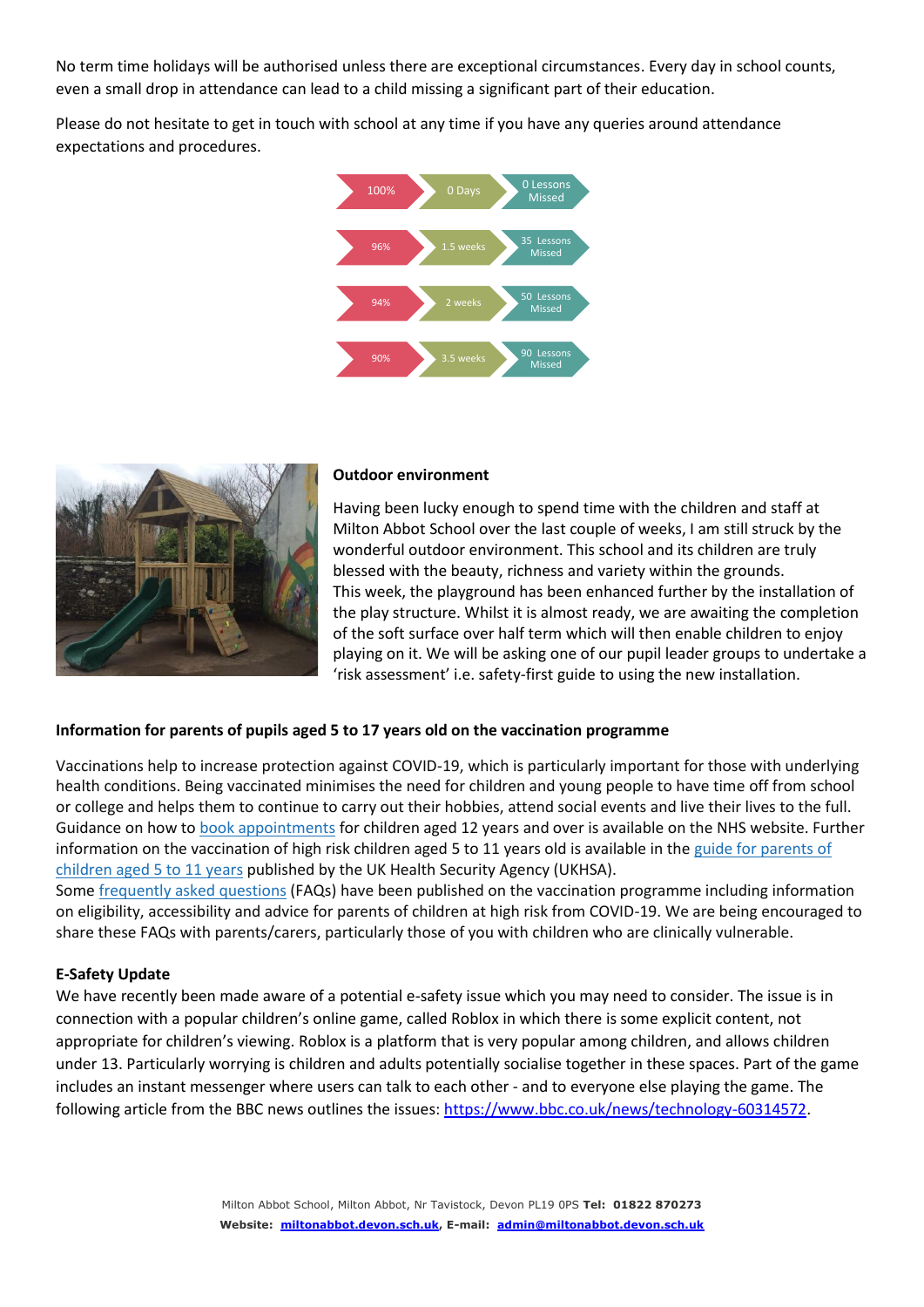As a school community, we want to ensure that our children are protected, so we hope by raising this issue with you, it will help to keep your child safe online. If you have any further questions, please don't hesitate to contact me or one of the Designated Safeguarding Leads at school.

#### **Little Owls News:**

We have travelled the world, stopping off at Australia, looking at cricket and aboriginal dot art, then off to Africa for a Safari trip and some African drumming, and then China for Chinese New Year – we loved making our own Chinese dragon and performing it to all our friends! We have tasted foods from around the world, looked at different celebrations and had a look at the weather in each country – we like it when its warm!

It has been a lovely end to the half term looking for signs of Spring and how things grow, which leads us on to our topic after the holiday learning all about animals (even dinosaurs!)

The children have been fantastic in their learning and have been a delight to work with. They truly are a credit to Milton Abbot school! I cannot wait for Spring term 2 and all the exciting things we have in store.

#### **Barn Owls Update:**

My goodness what a wonderful week in Barn Owls! On Monday we welcomed Marie from Animals 2U Southwest to Milton Abbot Primary School as part of our work in Science: Animals including Humans.

We had the opportunity to get up close with Prince, Venus, Blue and Horatio and demonstrate our extensive knowledge, understanding and vocabulary around the subject.



In art, we have each created a barn owl in the style of our featured artist, Kim Kimbro, using the medium charcoal. Within this unit we have explore the seven elements of art, exploring each in detail and developing our skills along the way. Although it's been challenging and particularly messy (sorry parents), the students have been engaged and inspired every stage of the journey.

Our final day of half term was not what we expected thanks to Storm Eunice but the important thing is that we are all happy and safe. The class were able to put into practice our circle time discussions of gratitude, trusted adults and PANTS, as well as planning a week of meals for Miss King by applying everything they've learnt in science.

Finally, our class book challenge continues with another three books finished this week! We completed *The Little Prince* by Antoine de Saint-Exupéry, *Creature Features* by Natasha Durley and *Lost and Found*by Oliver Jeffers. After halfterm we will begin our next book, *The Fantastic Mr Fox* by Roald Dahl.

#### **Tawny Owls News:**

Another busy week in Tawny Owls. We thoroughly enjoyed our animal visitors on Monday and were so brave when holding the snake, geckos, stick insect and ferret. We have completed our Roman Army dance and Mrs Court thoroughly enjoyed watching our final performance on Wednesday.

Our final treat of Forest School this term was a cup of hot chocolate as well as a cheeky biscuit or two after we carried out an animal hunt in the school woods. We want to thank Mrs. Curtis for her fun filled sessions this term too. Mr Matus, our student teacher, has led our Expressive Curriculum end of term

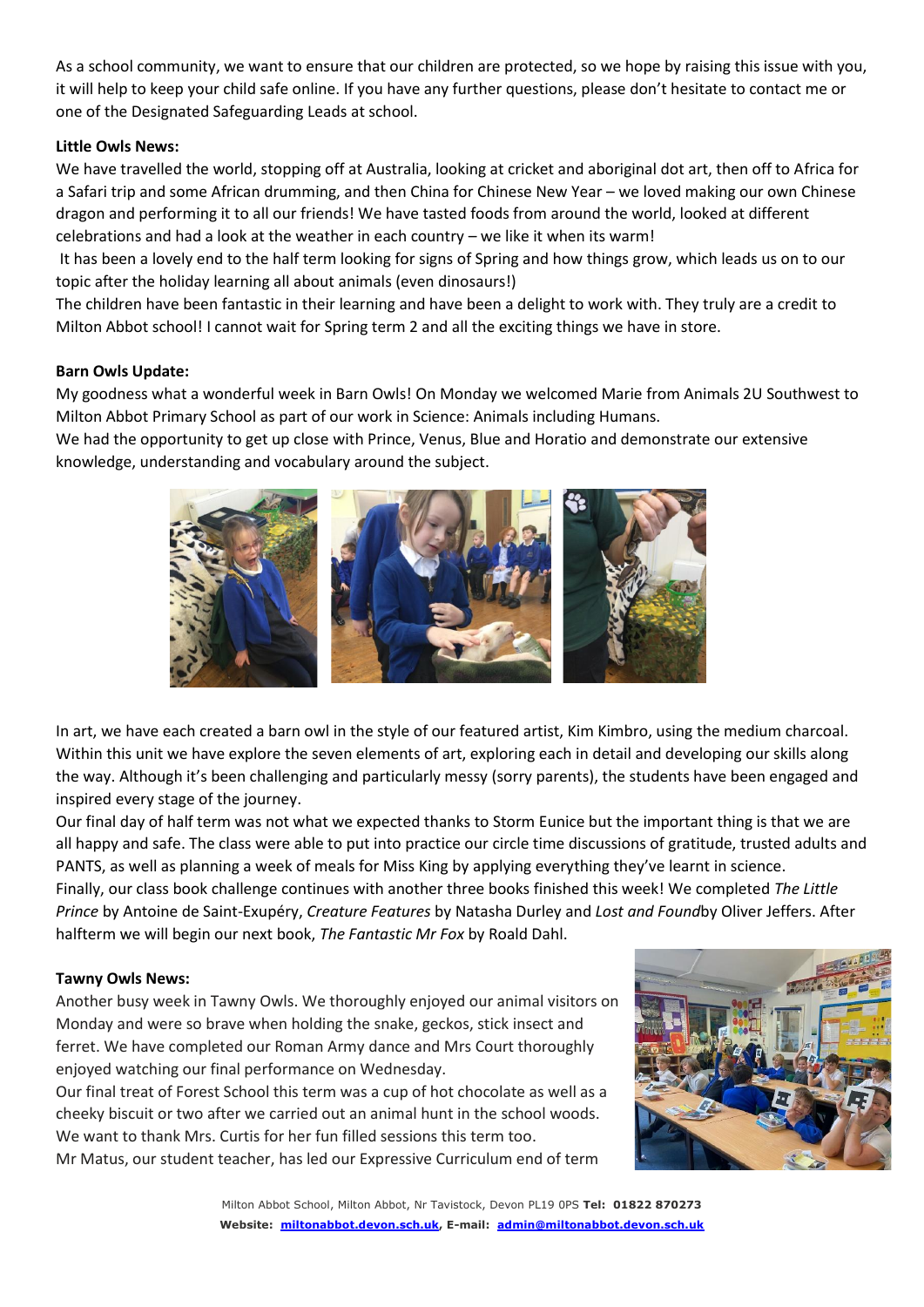assessments this week too, through the very engaging and interactive platform that is Plickr. We were all able to show our new knowledge and understanding surrounding fractions in maths, the Roman army, geographical places and features of the UK as well as living things and their habitats.

#### **Eagle Owls News**

Poetry Writing Competition: The children of Eagle Owls have had a lovely final week of this half term writing poems.



Their poems, which are all about themselves and what makes them special, is part of a nationwide poetry completion that we will be entering called, 'This is Me'.

Mr Walkerdine is really looking forward to sending off their completed work this week and fingers crossed we can get some of their excellent poems published and win some prizes. They loved the creativity and writerly freedom that poetry brings as well as decorating their work to make it engaging for the judges. Excellent work by all and photos of their work will follow shortly.

Art: The children have spent their final session

of Art this half term completing their own acrylic painting in the style of Claude Monet. This allowed them to further embed the skills that they have been focusing on during this sequence of learning. This has included them creating and mixing different shades of colours on a palate, using flat headed paint brushes and understanding how Claude Monet used his brush to show the reflection of light / shadows in his impressionism style. In addition, they



now know key facts about the artist himself and a number of his famous pieces. A very enjoyable sequence and photos of the children's excellent work to follow after half term.



Memory Recall: It has been fantastic to see this week not only how much the children have learnt this half term but importantly how much knowledge they can confidently recall both verbally and in their written work. This has included low stake quizzes (where they show off how much they can remember) for 'Evolution and Inheritance' in science, comparing the differences between Brazil and the United Kingdom in geography and 'The Roman Legacy' in history. We have seen really enthusiastic learning from all the children.

### **FREE E-Bike Hire - Voucher Give Away with Granite Way Cycles.**

Ever wanted to test ride an E-bike? Well now you can hire one for the day, free of charge.

Spend the day exploring Okehampton and the granite way on an electronically assisted bike. Whether you're looking to use the car less, or looking to get yourself back into cycling, why not let an e-bike help get you rolling. Vouchers are limited, so this will be done on a first come first serve basis and you can only apply once. Terms and conditions apply.

**[Register here](https://forms.office.com/Pages/ResponsePage.aspx?id=e3lJSjfp50CyGJEK33KRdrK18oiprVxHgo3Qwo8BDpRUNTdPRTQ2UUxTWjU5UEZQOVpXMEZUN1lKOS4u)** to apply for a free e-bike voucher, once you have registered on the link, you will receive a unique code from my colleague (please check your junk folder once you have applied). You will then need to book in with the [Granite Way Cycles](http://www.granitewaycycles.co.uk/) bike shop.

The e-bike voucher scheme aims to increase the uptake of e-cycling in Devon, by offering residents in targeted areas a full-day hire e-bike voucher. These vouchers will allow residents to give e-cycling a try from a participating bike shop, for free.

#### **Points**

- Register on this [link.](https://forms.office.com/Pages/ResponsePage.aspx?id=e3lJSjfp50CyGJEK33KRdrK18oiprVxHgo3Qwo8BDpRUNTdPRTQ2UUxTWjU5UEZQOVpXMEZUN1lKOS4u) We have 10 vouchers to give away for Okehampton.
- Once registered you will receive an email voucher with a unique code and nearest bike shop information [Granite Way Cycles](http://www.granitewaycycles.co.uk/)
- Contact [Granite Way Cycles](http://www.granitewaycycles.co.uk/) shop to book in a date and time with your unique voucher code.
- Vouchers will be valid until the **31st March 2022** (in the first instance)